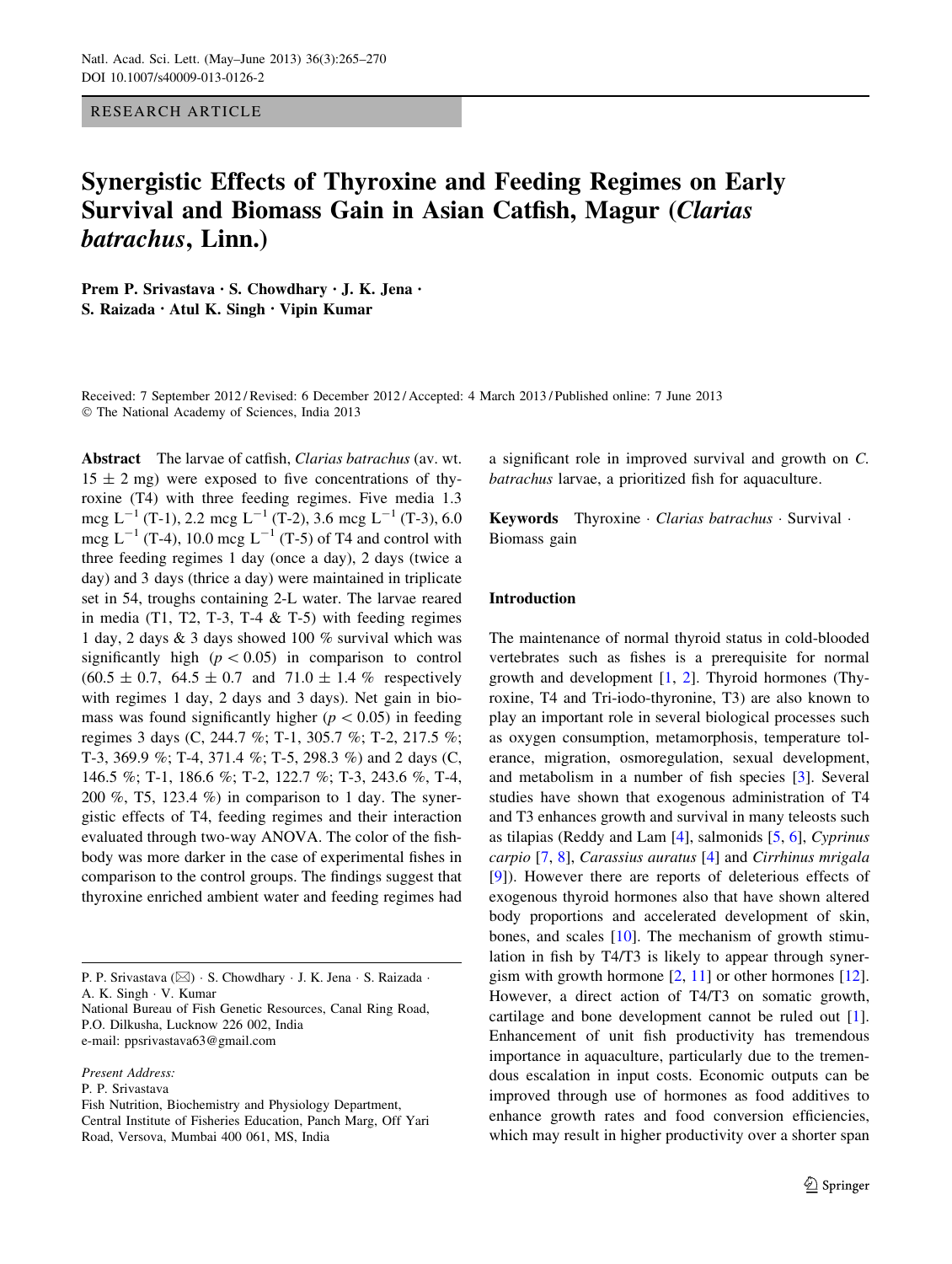with lower inputs. Furthermore, food additives have been reported to enhance nutrient retention and lower the excretion of metabolites waste [[13,](#page-4-0) [14](#page-4-0)] that could be beneficial for maintaining healthy water quality. Although, the metabolic effects of thyroid hormones have been studied in good number of tropical fish species [[15\]](#page-4-0), there are few reports on this work with slow growing fish species [\[16](#page-4-0)]. Thyroxine has been used in all researches in oral forms and there are no reports of its application in immersion form. The preliminary results were presented in 9th Indian Fisheries Forum [[17\]](#page-4-0). Thus, the present study was taken up to look into the synergistic effects of thyroxine and feeding regimes on the survival and biomass gain of Clarias batrachus larvae.

# Methods

#### Experimental Design

The test fish larvae, C. batrachus was procured from the hatchery facility of NBFGR, Lucknow. They were acclimatized in 6 plastic pools of 300 L capacity for 3 days with 5 concentrations of treatment media and a control of normal bore well water. Twenty larvae of av. wt.  $15 \pm 2$  mg were then stocked in each of the thirty-six plastic trough of 5 L containing 3 L of treatment media and the control water in a completely randomized block design (CRBD) given in Table 1.

#### Preparation of Test Media

Five freshly prepared stock test media comprised of 1.3 mcg  $L^{-1}$  (T-1), 2.2 mcg  $L^{-1}$  (T-2), 3.6 mcg  $L^{-1}$  (T-3), 6.0 mcg  $L^{-1}$  (T-4), 10.0 mcg  $L^{-1}$  (T-5) were prepared by adding thyroxine hormone (Eltroxine, GlaxoSmithkline,

Table 1 Experiment design

| Conc.<br>$(\text{mcg } L^{-1})$ of day<br>thyroxine |                           | Regime per Total observations                                                  |
|-----------------------------------------------------|---------------------------|--------------------------------------------------------------------------------|
| 1.3                                                 | Once, twice<br>and thrice | $5a \times 3b \times 3c = 45$ where<br>$a'$ = treatment media.                 |
| 2.2                                                 | Once, twice<br>and thrice | $b'$ = feeding regimes, and $c'$<br>triplicate set + $3 \times 3 = 9$ controls |
| 3.6                                                 | Once, twice<br>and thrice | of the three regimes in triplicate set                                         |
| 6.0                                                 | Once, twice<br>and thrice |                                                                                |
| 10.0                                                | Once, twice<br>and thrice |                                                                                |

1 mcg  $L^{-1}$  1 microgram  $L^{-1}$ 

India) in the pre-settled bore well water and mixed well. Three litre of each of the test media was then filled in each set of treatment. The same media was used for 5 days for topping the water quantity. The test media were freshly prepared again after every 5 days and fully changed in all the troughs to maintain proper thyroxine concentration.

#### Feeding Strategy

The larvae were fed with freshly hatched brine shrimp larvae (BSN) ad libitum for 15 days in three regimes i.e. 1 day (feeding once a day), 2 days (feeding twice a day) and 3 days (feeding thrice a day) in all the containers (Table 1). The dead Artemia nauplii, fecal matter and debris accumulated were siphoned out daily to maintain hygienic condition and the volume of water was topped up with similar type of media.

#### Analysis of Water Quality

The water quality was analyzed for temperature, pH, dissolved oxygen, total alkalinity and electrical conductivity. The temperature, pH, DO, and electrical conductivity were measured by multi-water parameter (Thermo) and alkalinity by titration method following the standard methods [\[18](#page-4-0)].

#### Results

# Survival

No mortality in any of the thyroxine treated test media was observed during the entire period of experiment. However, control media showed a survival of  $60.5 \pm 0.7$ ,  $64.5 \pm 0.7$ and 71.0  $\pm$  1.4 % respectively with feeding regimes 1 day, 2 days and 3 days (Fig. [1](#page-2-0)).

Biomass Gain in Combination with Feeding Regimes

Net gain in biomass was found significantly higher  $(p < 0.05)$  in feeding regimes 2 days (C, 146.5 %; T1, 186.6 %; T2, 122.7 %; T3, 243.6 %, T4, 200.0 %, T5, 123.4 %) and regime 3 days (C, 244.7 %; T1, 305.7 %; T2, 217.5 %; T3, 369.9 %; T4, 371.4 %; T5, 298.3 %) in comparison to regime 1 day. However, the gain in weight followed a parabolic curve with increase in the concentration of thyroxine hormone. The synergic effects of thyroxine hormone, feeding regimes and their interaction evaluated through two-way ANOVA suggest that these values were significantly different  $(p<0.05)$  and both thyroxine and higher feeding regimes greatly exert an effect on biomass (Table [2](#page-2-0); Figs. [2,](#page-3-0) [3](#page-3-0), [4](#page-3-0)). During the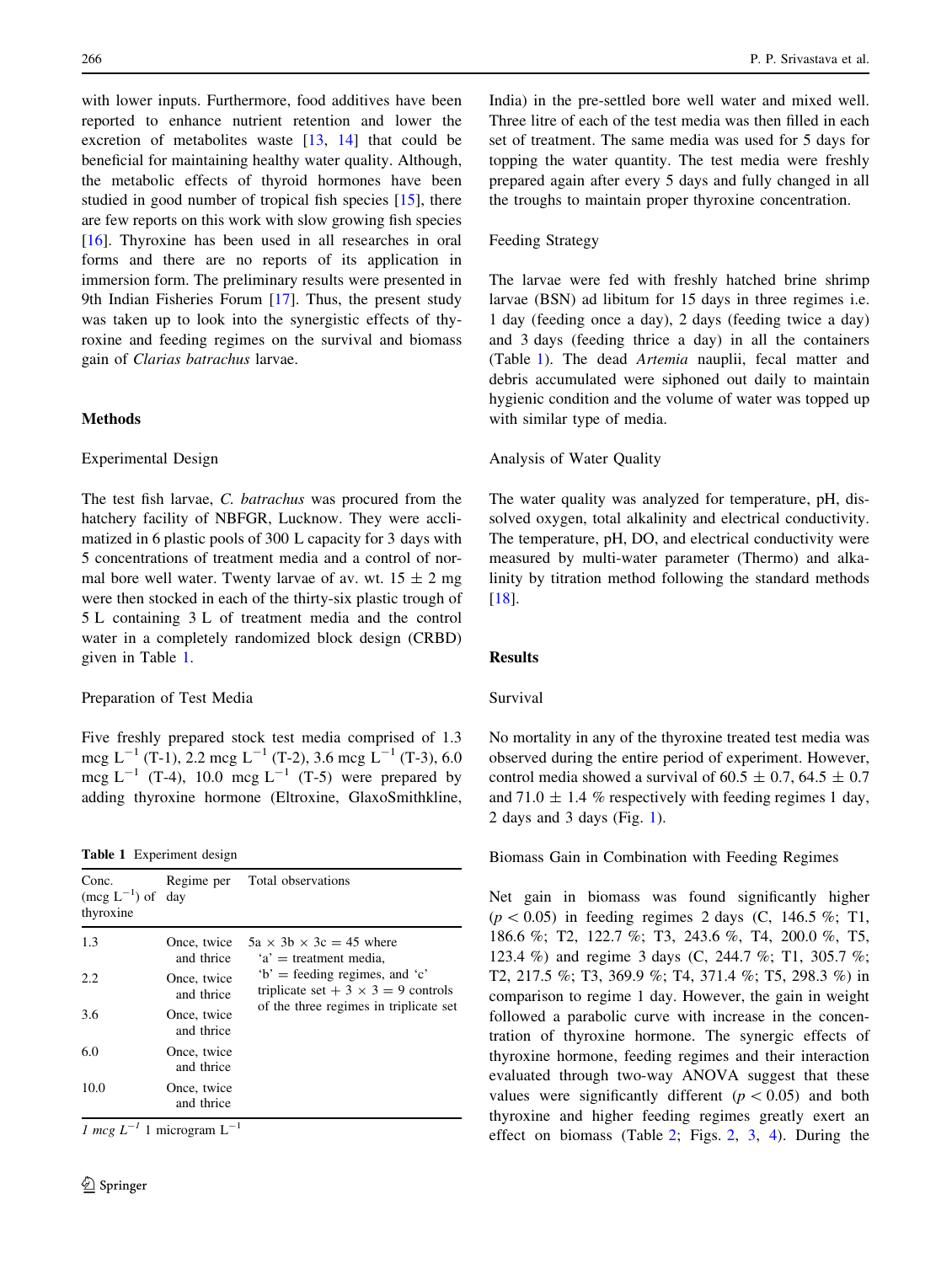<span id="page-2-0"></span>

Fig. 1 Survival percentage

experimentation it was observed that the color of the fish body was more darker in the case of experimental fishes in comparison to the control groups.

#### Water Quality

The water quality comprises of temperature  $25 \pm 1$  °C, pH 7.6  $\pm$  0.5, dissolved oxygen 6.4  $\pm$  0.4 mg L<sup>-1</sup>, electrical conductivity 450  $\mu$ S cm<sup>-1</sup> and total alkalinity 135  $\pm$ 5 mg  $L^{-1}$ .

A two-way ANOVA was conducted that examined the effects of thyroxine concentration and feeding regimes on biomass of C. batrachus. The dependent variable, the biomass, was normally distributed for the groups formed by the combination of concentration of thyroxine and feeding regimes as assessed by Shapiro–Wilk test. There was homogeneity of variance between groups as assessed by Levene's test for equality of error variances. There was a significant interaction between the effects of thyroxine and feeding regime on biomass gain,  $F(10,18) = 168.681$ ,  $p = 0.005$ .

#### **Discussion**

Thyroxine treated fishes showed cent percent survival in all test media and the three feeding regimes in comparison to control that showed poor survivals of 60.5  $\pm$  0.7, 64.5  $\pm$ 0.7 and 71.0  $\pm$  1.4 % respectively with feeding regimes 1 day, 2 days and 3 days that revealed significant ( $p =$ 0.05) positive effect of thyroxine hormone in improving the fish survival.

Addition of T4 also showed immediate spurt in biomass gain in all the treatments, however, T4 had a better stimulatory effect in T-4 treatment than that observed in chronically order in the case of T-5, T-1, T-2 and T-3. These results are in agreement with those of Singh and Eales [\[10](#page-4-0)], Arul [\[19](#page-4-0)] and Kumar et al. [\[8](#page-4-0)] who also reported faster growth in brook trout, Channa striatus and Cyprinus carpio in T4 treated fish with that of control and showed better SGR.

The significantly ( $p<0.05$ ) higher survival and higher biomass gain in T4 treated fish in the present case could be well correlated to improved metabolism in fish. According to Farbridje and Leatherland [[11\]](#page-4-0), thyroid hormones have been found to stimulate appetite or food utilization which, in turn, results in higher food conversion efficiencies and lower FCR values. Higgs [[20\]](#page-4-0) suggested that thyroid hormones may influence gastrointestinal function in fish. In mammals, thyroid hormones are known to stimulate gastric and intestinal mobility, enzyme synthesis, and substrate absorption rate in the small intestine and synthesis of bile salts [\[21](#page-4-0)]. Perhaps thyroid hormones are likely to exert similar actions on the gut of teleosts also. Woo et al. [[22\]](#page-4-0) observed increased appetite and food consumption efficiency (FCE) as a result of higher intestinal enzyme activity in the yearlings of red sea bream, after oral administration of tri-iodo-thyronine. Better FCR following T4 administration has also been reported in C. carpio [[8\]](#page-4-0)

| Feeding regime | Thyroxine concentration (mcg $L^{-1}$ ) |                   |                  |                   |                  |                  |                      |
|----------------|-----------------------------------------|-------------------|------------------|-------------------|------------------|------------------|----------------------|
|                | Control<br>Weight of fish $(g)$         | 1.3               | 2.2              | 3.6               | 6.0              | 10.0             |                      |
| Once           | $0.57 \pm 0.014$                        | $0.66 \pm 0.007$  | $0.73 \pm 0.007$ | $0.78 \pm 0.007$  | $0.97 \pm 0.028$ | $0.87 \pm 0.007$ | $0.766^3$            |
| Twice          | $1.40 \pm 0.012$                        | $2.16 \pm 0.028$  | $2.20 \pm 0.021$ | $2.25 \pm 0.070$  | $2.28 \pm 0.035$ | $1.98 \pm 0.014$ | $2.047^2$            |
| Thrice         | $1.96 \pm 0.021$                        | $3.08 \pm 0.014$  | $3.12 \pm 0.035$ | $3.18 \pm 0.035$  | $3.46 \pm 0.021$ | $3.48 \pm 0.007$ | $3.050$ <sup>1</sup> |
| Mean           | $1.31^e$                                | 1.96 <sup>d</sup> | $2.02^{\circ}$   | 2.07 <sup>b</sup> | $2.24^{\rm a}$   | $2.11^{\rm b}$   |                      |

Table 2 Effect of thyroxine and feeding regimes on biomass production of Clarias batrachus, results of two-way ANOVA

The numbers in superscript in last row indicate the significance levels amongst the feeding regimes. Alphabets superscript in last row indicate the significance levels amongst the concentration of thyroxine

1 mcg 1 microgram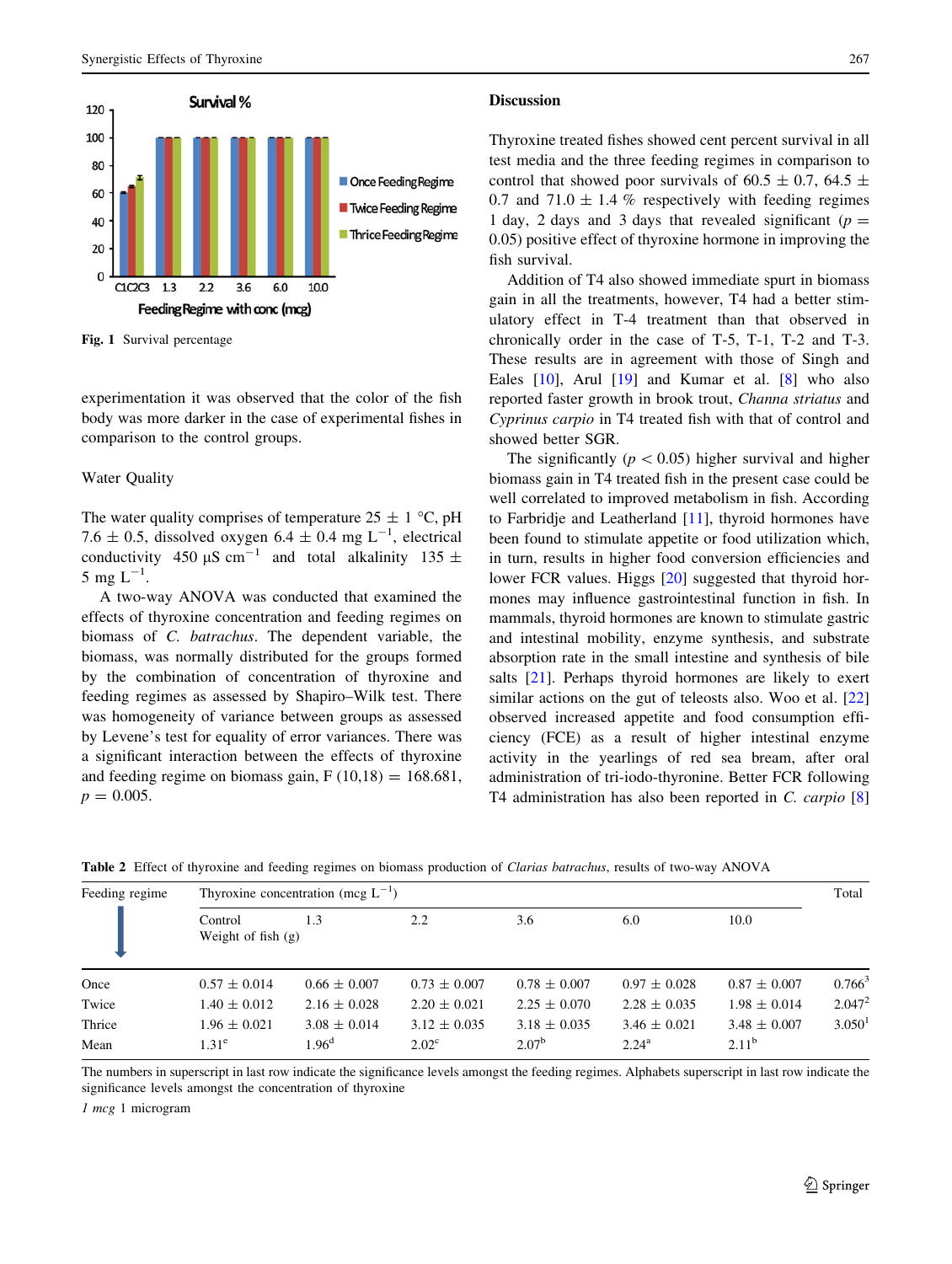<span id="page-3-0"></span>

Biomass (g)

22 36 60 00

 $\overline{4}$ 

3

 $\overline{2}$ 

 $\mathbf{1}$ 

 $\Omega$ 

Concentration (mcg)

and C. striatus [\[19](#page-4-0)]. The results of several studies also suggest that T4 administration might promote release of growth hormone from pituitary somatotrophs [\[1](#page-4-0), [6,](#page-4-0) [11](#page-4-0), [23,](#page-4-0) [24](#page-4-0)].

In coho salmon, oral administration of T4 is known to increase food consumption efficiency [\[25](#page-5-0)]. However, there are contradictory reports also that of Matty and Lone [[26\]](#page-5-0) and Moon et al. [\[27](#page-5-0)], who reported no increment in growth in cases of Coho salmon and red drum, when the fish was given oral administration of T4. However, the immersion methods of providing T4 in the present case showed significantly better results in all the treatments in the present case. This may perhaps be the better way of absorption of T4 in fish body; however, this needs to be studied further as there is dearth of such literature.

Thyroxine needs to be used in optimum quantity for survival and growth as excessive doses result either in growth inhibition or in excessive mortality [\[28](#page-5-0)]. This was partly evident in the present case as although the fish survival improved in all the treatments in the present study, the fish reared in high T4 levels in T-5 treatment did not show better growth than T-4 treatment indicating that T4 requirement of this fish is optimum at T-4 concentration



**Estimated Marginal Means of Biomass (g)** 



Fig. 3 Trend in weight gain in Clarias batrachus fry Fig. 4 Overall weight gain in thyroxine concentrations and feeding regimes

level. In the present study, the treatment of fish with T4 increased the voluntary food intake capacity and weight gain. These observations are similar to those reported by Gross et al. [[29](#page-5-0)] and Higgs et al. [\[24](#page-4-0)]. Smith and Thorpe [\[30](#page-5-0)] also observed that administration of 0.25–5.0 mg kg<sup>-1</sup> of T4 reduced nitrogen excretion in rainbow trout. Such studies needs to be carried out on this species also as catfishes like C. batrachus are better suitable for intensive farming where nitrogen byproducts in the form of nitrite and unionized ammonia are released in higher concentrations and sometime cause fish mortality.

Feeding frequency was found to have significant  $(p<0.05)$  impact on biomass gain as all treatment and control groups showed better performance of growth with highest in 3 days feeding regime followed by 2 days and 1 day respectively. Thus, feeding this fish three times a day gave better performance in terms of biomass gain. The combined effects of T4 and feeding regimes evaluated through two-way ANOVA also indicated significant  $(p<0.05)$  variations in terms of biomass gain, with highest growth in 3 days followed by 2 days and 1 day respectively.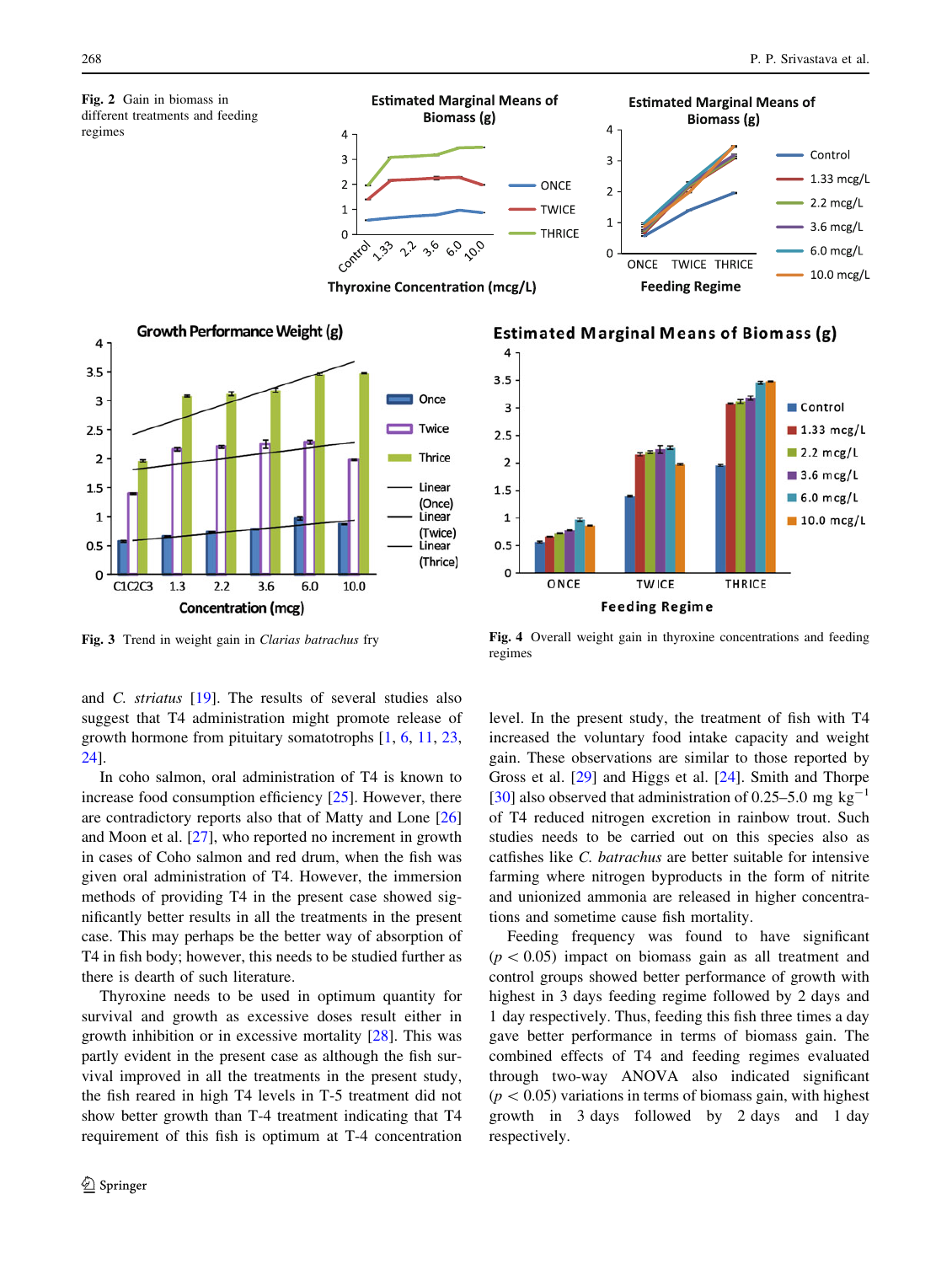<span id="page-4-0"></span>The survival and growth-acceleration technology in aquaculture is facing regulatory hurdles particularly with respect to larval rearing of many prioritized fishes including catfishes. The treatment of such fishes with hormones that rapidly metabolized and/or excreted makes their use for food fish production feasible. Many such studies have revealed that hormone treated fish did not contain any residual hormones and thus are quite safe for human consumption as hormone clearance takes place well before marketing [\[31](#page-5-0)].

In general, regardless of the means of administration, exogenous hormones such as thyroxine are cleared in a matter of days as they are made up of small molecules of modified amino acids with a half-shelf life of 7 days. Furthermore, the use of hormones as anabolic agents or for sex control in fish has been wrongly compared to the use of hormones to fatten livestock. These two situations are entirely different as the level of this hormone subsided to 1 % level in a matter of few days or weeks [\[32](#page-5-0)] and there is no risk that the fish marketed months or years later will contain any significant amount of the parent compound or its metabolites absorbed from ambient water system.

Thus, the present study suggests that Thyroxine (T4), has a direct role in improving the survival of larvae and the synergic effects of T4, feeding regimes and their interaction performed altogether better and result in better survival and higher net weight gain. The performance of C. batrachus larvae was found best at T4 level of 6.0 mcg  $L^{-1}$  with regimes 3 days. The application of this study is useful for the hatchery operators to rear the juveniles of this fish for initial days (up to fry/advance fry stage) to reduce the mortality by using Thyroxine enriched ambient water.

Acknowledgments The authors gratefully acknowledge the support of the Director, NBFGR for conducting this experiment.

#### **References**

- 1. Higgs DA, Fagerlund UHM, Eales JG, McBride JR (1982) Application of thyroid and steroid hormones as anabolic agents in fish culture. Comp Biochem Physiol B 73:143–176
- 2. Weatherley AH, Gill HS (1987) Influence of hormones. In: Weatherley AH, Gill HS (eds) The biology of fish growth. Academic Press, New York, pp 177–206
- 3. Donaldson EM, Fagerlund UHM, Higgs DA, McBride JR (1979) Hormonal enhancement of growth. In: Hoar WS, Randall DJ, Brett JR (eds) Fish physiology, vol VIII. Academic Press, New York, pp 455–597
- 4. Reddy PK, Lam TJ (1992) Effect of thyroid hormones on morphogenesis and growth of larvae and fry of telescopic eye black goldfish, Carassius auratus. Aquaculture 107:383–394
- 5. Fagerlund UHM, McCallum L, Higgs DA, McBride RJ, Plotnikoff MD, Dosanjh BS (1984) Diet composition as a factor in the anabolic efficacy of 3,5,30-triiodo-L-thyronine administered orally to steelhead trout (Salmo gairdneri). Aquaculture 36:49–59
- 6. Higgs DA, Dosanjh BS, Uin LM, Himick BA, Eales JG (1992) Effect of dietary lipid and carbohydrate levels and chronic 3,5,3 triiodo-L-thyronine treatment on growth, appetite, food and protein utilization and body composition of immature rainbow trout  $On$ corhynchus mykiss at low temperature. Aquaculture 105:175–190
- 7. Lam TJ, Sharma R (1985) Effects of salinity and thyroxine on larval survival, growth and development in the carp Cyprinus carpio. Aquaculture 44:201–212
- 8. Kumar A, Swarup N, Singh DP (1991) Effect of thyroxine administration on growth and morphological parameters of larvae of Cyprinus carpio (Linn.). J Agric Sci Res 33:86–92
- 9. Ansal MD, Kaur K (1998) Relative efficacy of dietary administration of 3,5,30-triiodothyronine (T3) to different stages of an Indian major carp, Cirrhinus mrigala (Hamilton): growth and economics. Aquac Res 29:835–841
- 10. Eales JG (1979) Thyroid functions in cyclostomes and fishes. In: Barrington EJW (ed) Hormones and evolution, vol I. Academic Press, New York, pp 341–436
- 11. Farbridje KJ, Leatherland JF (1988) Interaction between ovine growth hormone and tri-iodo-thyronine on metabolic reverses of rainbow trout, Salmo gairdeneri. Fish Physiol Biochem 5(3): 141–151
- 12. McBride JR, Higgs DA, Fagerlund UHM, Buckley JT (1982) Thyroid and steroid hormones: potential for control of growth and smoltification of salmonids. Aquaculture 28:201–209
- 13. Malhotra S, Garg SK (2003) Effect of recombinant bovine growth hormone (rbGH) administration on growth, body composition and gut proteolytic enzymes activity in fingerlings of Channa punctatus (Bloch). J Aquaculture 11:49–58
- 14. Malhotra S, Garg SK (2004) Effect of immersion treatment in bovine insulin on growth, nutrient retention and proteolytic enzyme activity in Channa punctatus (Bloch). J Aquac 12:35–42
- 15. Medda AK, Ray AK (1979) Effect of thyroxine and analogs on protein and nucleic acid contents of liver and muscle of lata fish (Ophiocephalus punctatus). Gen Comp Endocrinol 37:74–80
- 16. Degani G, Gallagher ML (1986) The influence of 3,5,30-triiodo-L-thyronine on growth, survival and body composition of slow growing development elvers (Anguilla rostrata L.). Comp Biochem Physiol 84:7–11
- 17. Srivastava PP, Chowdhary S, Raizada S, Kumar V (2011) Synergistic effects of Thyroxine and feeding regimes on the survival and biomass gain in Indian magur (Clarias batrachus, Linn.) larvae. In: 9th Indian Fisheries Forum, 19–23 Dec 2011 (Abstract No. NH–O 05), pp 141–142
- 18. APHA (1980) Standard methods for the examination of water and wastewater, 19th edn. American Public Health Association, New York
- 19. Arul V (1987) Effect of L-thyroxine on growth and food utilization in Channa striatus. In: The first Indian fisheries forum (Abstracts), Asian Fisheries Society, Mangalore, p 59
- 20. Higgs DA (1974) Influence of nutritional state on thyroid hormone metabolism in the brook trout, Salvelinus fontinalis (Mitchill). Ph.D. Thesis, Univ. of Manitoba, Winnipeg
- 21. Middleton WRJ (1971) Thyroid hormones and the gut. Gut 12:172–177
- 22. Woo NYS, Chung AS, Ng TB (1991) Influence of oral administration of 3,5,3-triiodo-L-thyronine on growth, digestion, food conversion and metabolism in the underyearling red sea bream— Chrysophrys major. J Fish Biol 34:459–468
- 23. Higgs DA, Donaldson EM, Dye HM, McBride JR (1976) Influence of bovine growth hormone and L-thyroxine on growth, the muscle composition and histological structure of the gonads, thyroid, pancreas and pituitary of coho salmon (Oncorhynchus kisutch). J Fish Res Board Can 33:1585–1603
- 24. Higgs D, Fagerlund U, McBride JR, Dye H, Donaldson E (1977) Influence of combinations of bovine growth hormone, 17a-